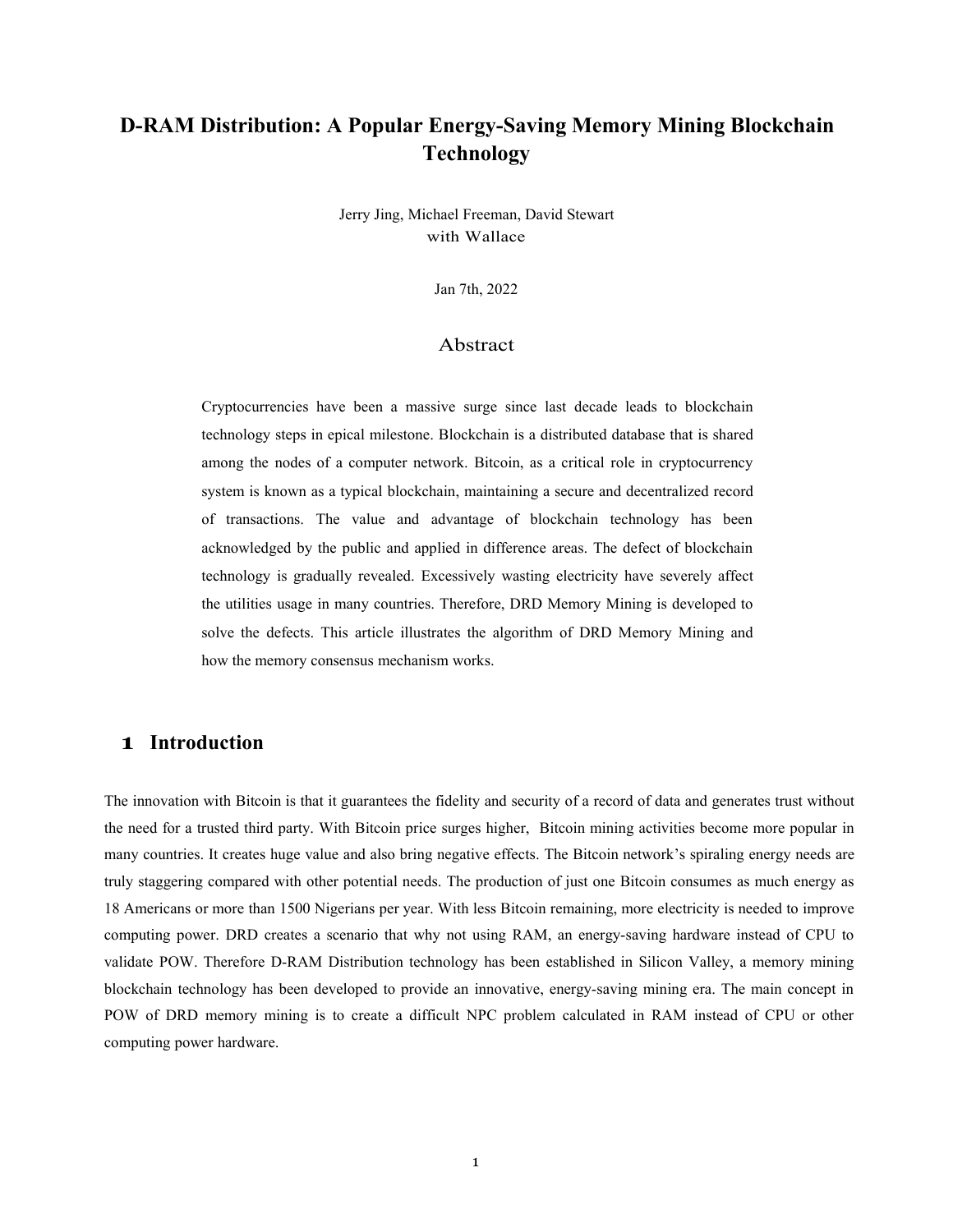## **2 DRD POW Algorithm**

The Proof of work(POW) of DRD is validated by solving a completed path in the random logic gate circuit. Random logic gate circuit is an Non-deterministic Polynomial(NPC) problem. For example the polynomial listed below:  $Y = X^3 + 2x + 1$ . If we know the value of X it will be very easy to get the value of Y. However if we only know the value of Y, it will be difficult to get the value of X. The only solution to get X is by guessing all the possibilities and validate in the polynomial to verify the value of Y is true or not. This method called exhaustive method.

We assume that there are millions of logic gate as below and we know the output Y but we have to find out the correct input X to get the right path from input to output. For example the simple logic circuit like below: if we know the value of L we need to calculate the value of A,B,C. In this case we have to list all the possibility such as what kind of logic gate(AND,OR,NOT,XOR etc) and also in each logic gate situation list all the possibilities of the value of A,B,C to validate output L is true or false. We realized that NPC problem cannot be optimized to find out answer easily. The answer maybe one or more than one but we need to list all possibilities and validates one by one. Simulates the logic gate circuit as below:



#### Initialization:

Within the data de-serialization requirement we have implemented the interface signals, which are the following signals: clock, reset, busWrite, busDataToLmac, busDataFromLmac, busAddr, pushSym, Sym, pushOut, dataOut, macState. The MAC state machine was also implemented that operates in 4 states, that are "Offline", "Searching", "Associating", and "Working". The MAC state machine is in the "Offline" state after a reset, after a error, or when the enable bit is 0. The state machine is in the "Searching" state when the enable bit is 1 and is actively looking for 64 framing nibbles in 6500 clocks. The state machine is in the "Associating" state until a type 3 packet is received. The state machine isin the "Working" state following the receipt of a type 3 packet and until the next reset or the enable signal is brought low.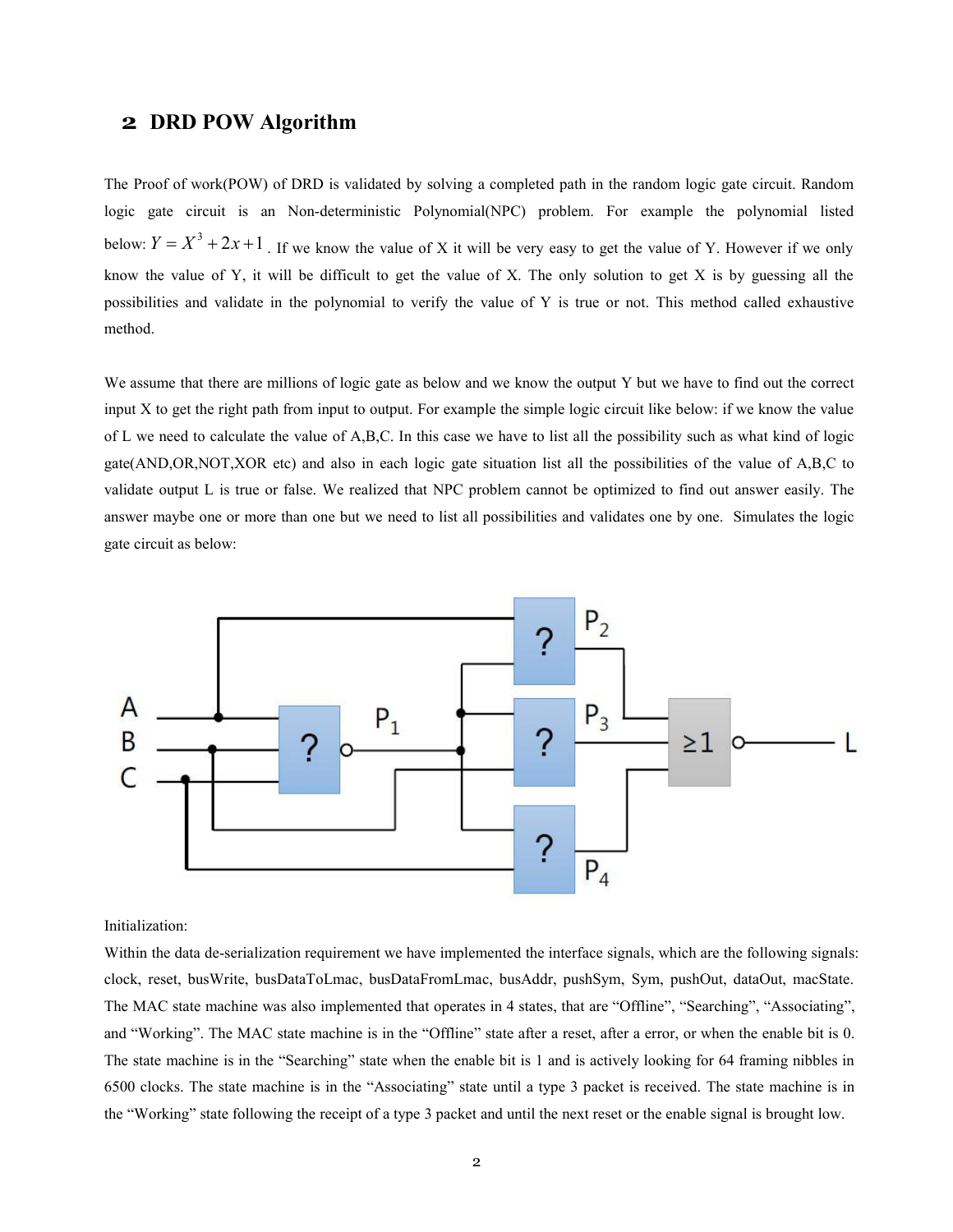```
timescale 1ns/10ps
module
lwmac(clk,reset,busWrite,busDataToLmac,busDataFromLmac,busAddr,pushSym,Sym,push
Out,dataOut,macState);
input clk, reset, busWrite;
input [31:0] busDataToLmac;
output [31:0] busDataFromLmac;
input [31:0] busAddr;
input pushSym;
input [4:0] Sym;
output pushOut;
output [8:0] dataOut;
output [3:0] macState;
reg SOH;
reg [3:0] lwcmd;
reg [63:0] D_MACID;
reg [7:0] Crypto_salt;
reg [31:0] _busDataFromLmac;
reg _pushOut;
reg [3:0] D_reg;
reg [8:0] _dataOut;
reg [3:0] macState;
reg [3:0] next state;
reg [12:0] clockcnt;
reg [6:0] frame nib cnt;
reg [4:0] packet_state;
reg [16:0] debugcnt;
reg [31:0]
MAClow,MAChigh,key0,key1,key2,key3,key4,key5,key6,key7,key8,key9,key10,key11,ke
y12,key13,key14,key15,enable,PktMask;
integer j,k,l;
reg [63:0]dest_id,source_id;
reg [67:0]_source_id;
reg [3:0] Sym;
reg [4:0] D length, S length;
reg work flag;
integer length, hlength;
reg [67:0] _id;
reg [63:0] id;
reg [15:0] hhash;
assign busDataFromLmac = busDataFromLmac;
assign pushOut = _pushOut;
assign dataOut = _dataOut;assign macState = macState;
assign Sym= Sym;
parameter [3:0] OFFLINE = 4'b0000;
parameter [3:0] SEARCHING = 4'b0001;
parameter [3:0] ASSOCIATING = 4'b0010;
parameter [3:0] WORKING = 4'b0011;
```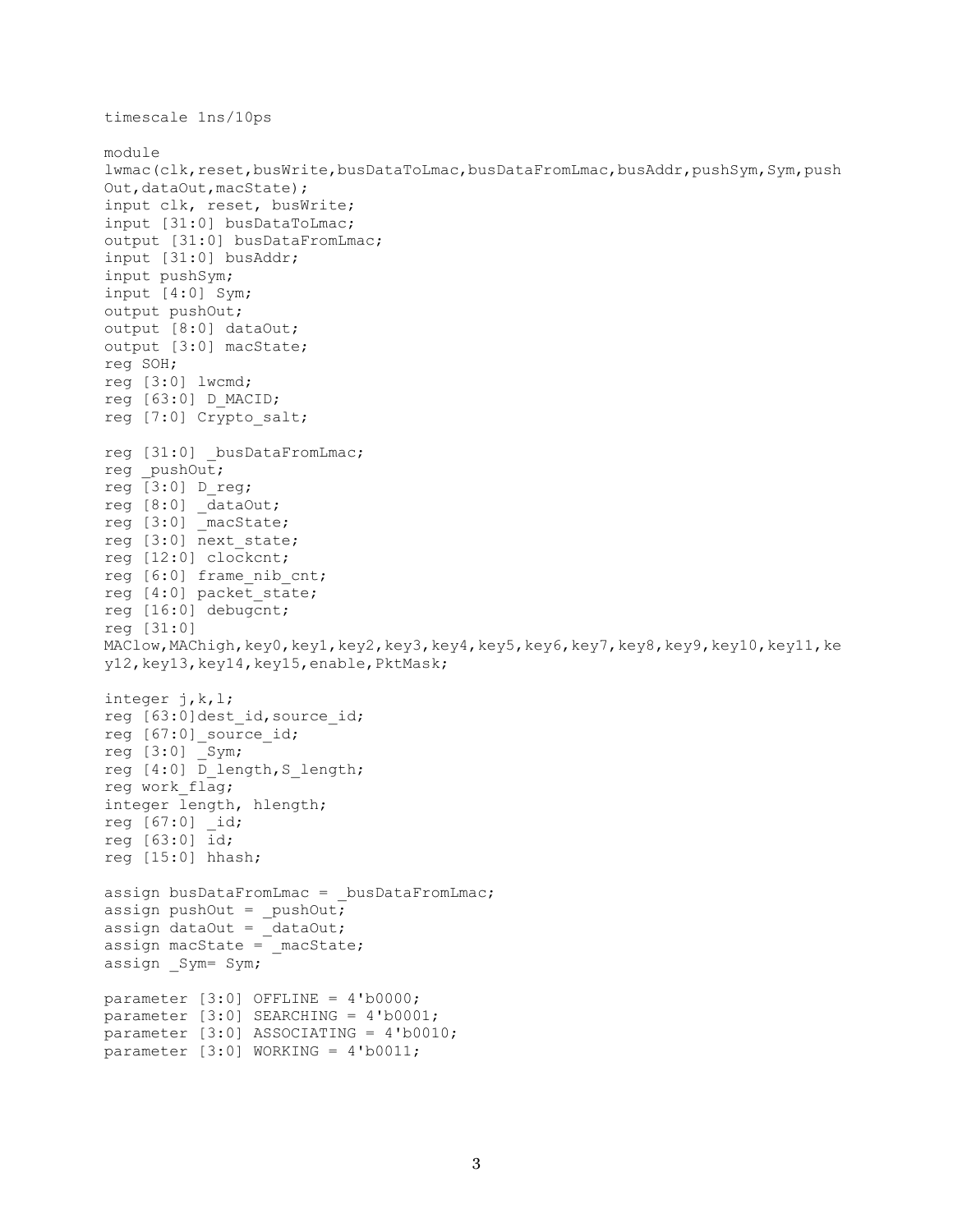Within the Hash Checking requirement we have implemented the header hash and payload hash functional algorithm computes the hash checking of the header and payload and compares it against the provided header hash and payload hash from the input symbol signal. The hash checking is used to ensure the data sent to the head end comes from a valid user and to ensure the data has not been corrupted during the transmission process. The header hash is implemented using the hash checking equation, 16'h1021, and the hash is initialized to 16'h58a9. The payload hash is implemented in a similar manner as the header hash except through the use of different hash checking equations.

```
task extract_id;
@(Sym)
begin
 length= _Sym[3:0]+1'b1;
 $display("length: %d",length);
 for(k=0;k<length+1'b1;k=k+1)begin
    _id[67:64] = Sym[ 3:0];id[67: 0] = #5 (id[67:0] >> 4);
    $display(" id:%h k:%d", id, k);
 end
   if(k == length+1 || k == length+2)
     begin
     if(k == length+1)begin
          Crypto\_salt[3:0] \leq (Sym[3:0]);
          $display("k val1:%d",k);
         k = k + 1;<br>end
          end
       if(k == length+2)
        begin
          Crypto salt[7:4] <= (Sym[3:0]);
          $display("k val2:%d",k);
          end
     end
 if(packet state== 5'b00001)begin
    dest id[63:0] = id[63:0];
    $display("dest id is %h", dest id);
 end
 else if(packet state== 5'b00010)begin
    source id[63:0]=id[63:0];
 $display("source_id is %h",source_id);
 end
 assign _id=68'b0;
 end
Endtask
task extract hhash;
//output [63:0] id;
//begin
@(Sym)
begin
 hlength= 4;
 $display("hlength: %d", hlength);
 for(l=0;l<hlength;l=1+1)begin
    hhash[15:12] = Sym[3:0];
    if(l < 3)
     begin
```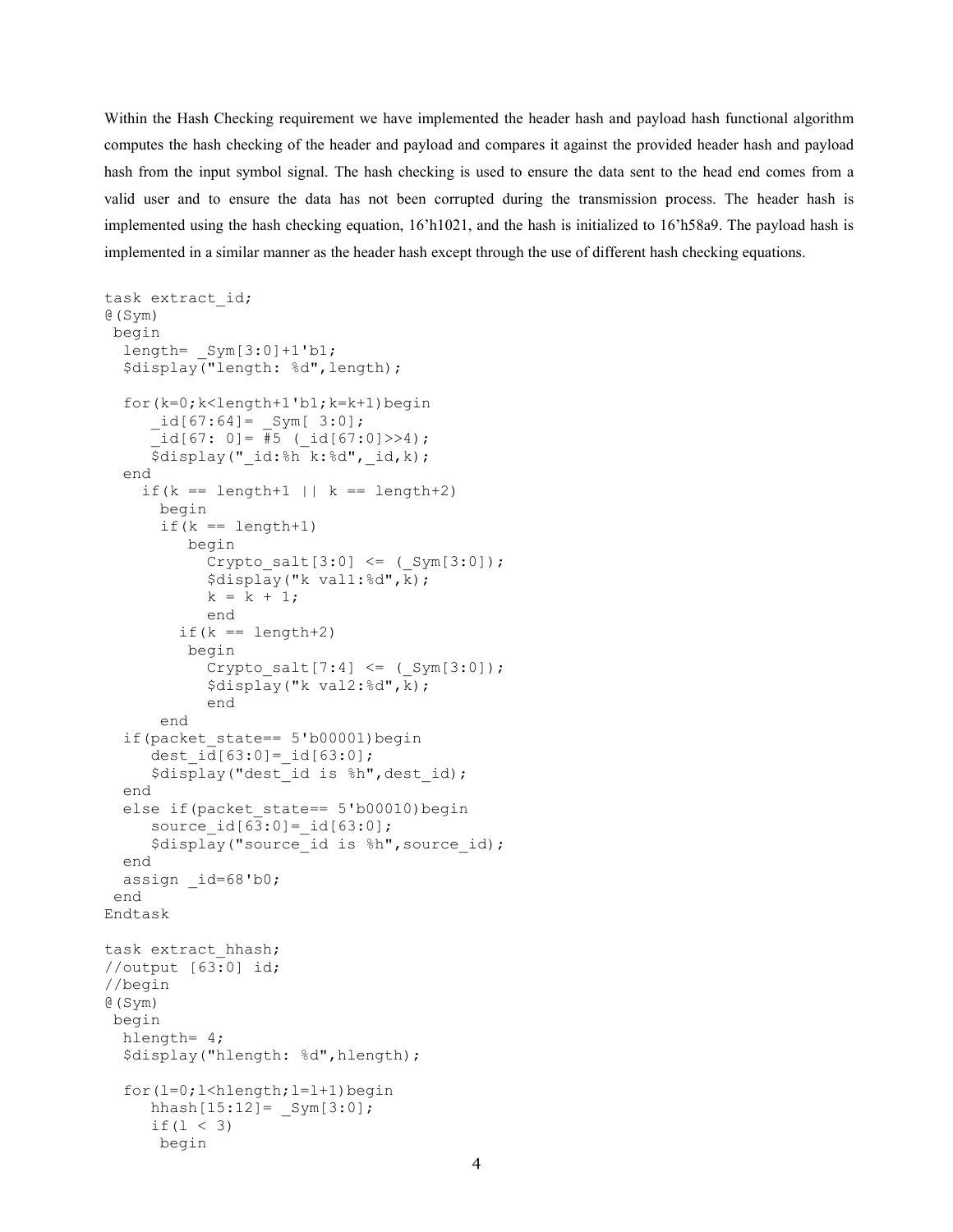```
hhash[15: 0] = #5 (hhash[15:0] >> 4);
     end
   $display("_id:%h l:%d",hhash,l);
 end
end
//end
endtask
```
Within the Parsing of the low level header requirement we have implemented the low level packet type (lwcmd), destination MAC address, source MAC address, crypto information, and payload data. The parsing of the Low Level Header was performed within the low level MAC module. Data received from the input symbol signal is stored and read from registers during processing of the header and payload data. The destination MAC address, source MAC address, payload length, and payload functions were coded to account for variable length.

```
always @(Sym && work_flag==1)
//always @((Sym) && (work_flag))
begin
case(packet_state)
5'b00000: if (SOH==0) begin
         packet state \leq 0; end
       else begin
         $display("packet state: %h", packet state);
       packet_state \leq 5'b00001;<br>end
       end
5'b00001: if (Sym[4]==1) begin
       packet_state <= 5'b00001;
       end
       else
         if (Sym[4]==0) begin
         $display("packet state: %h", packet state);
         lwcmd[3:0] = Sym[3:0];//// ERROR!!$display("lwcmd: %2h",lwcmd[3:0]);
         packet state \leq 5'b00010;
       end
5'b00010: if (Sym[4]==1) begin
           packet state <= 5'b00010;end
       else begin
// \frac{1}{2} $display("packet state: %h",packet state);
          extract id(); //source
/*
           length= _Sym[3:0]+1'b1;
            $display("length: %d",length);
             for(k=0;k<length+1'b1;k=k+1)begin
               _id[67:64] = Sym[ 3:0];id[67: 0] = #5 (id[67:0] >> 4);
               \bar{\text{S}}display(" id:%h k:%d", id,k);
              end
                dest_id[63:0]=_id[63:0];
              $display("dest_id is %h",dest_id);
// assign _id=68'b0;
```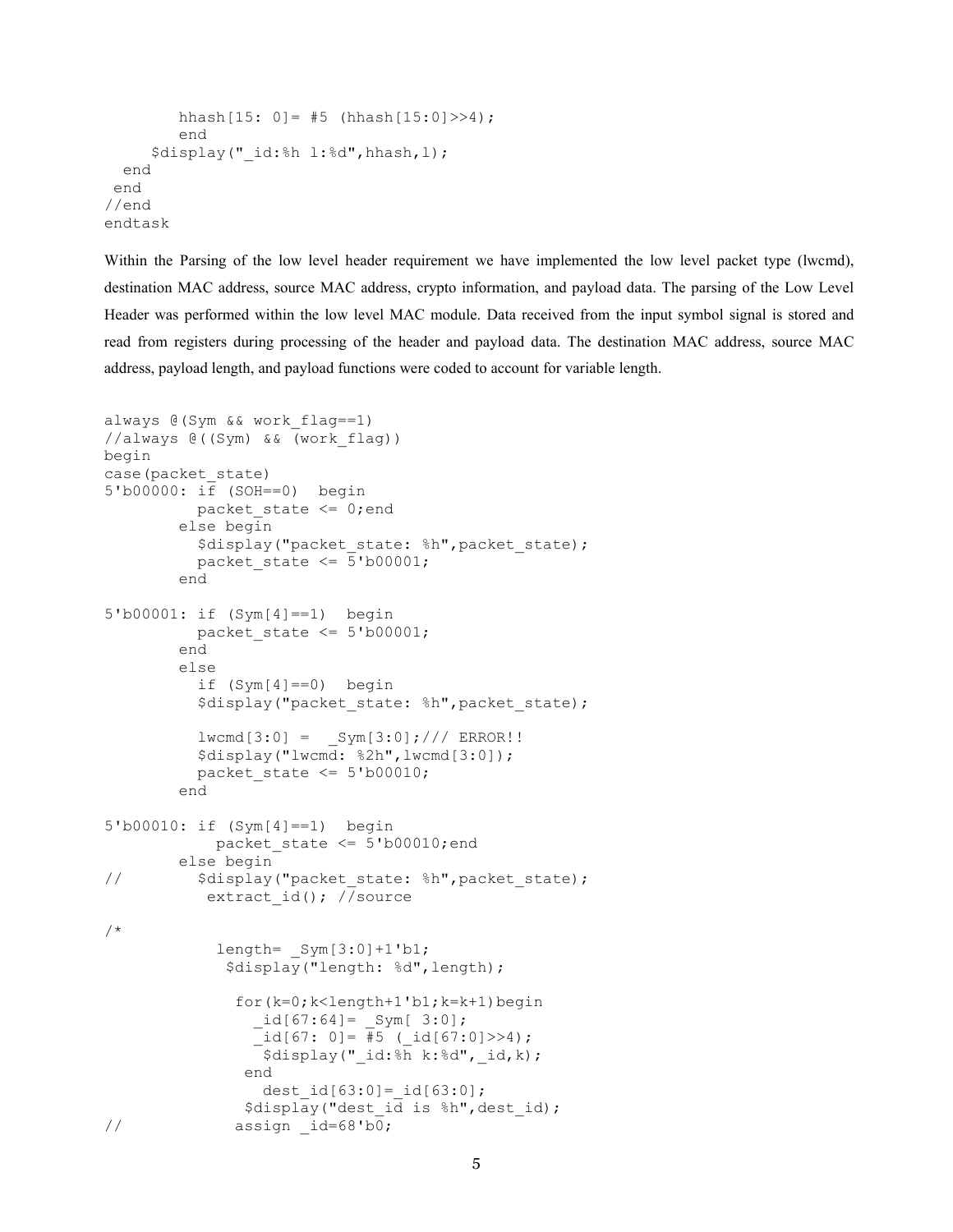```
\star /
           packet state \leq 5'b00011;
       end
5'b00011: if (Sym[4]==1) begin
           packet state \leq 5'b00011;end
       else begin
           $display("test");
           extract hhash(); //header hash
         //$ extract id();display("packet state: %h",packet state);
         //extract id();
/*
            length= Sym[3:0]+1'b1;
            $display("length: %d",length);
             for(k=0;k<length+1'b1;k=k+1)begin
               _id[67:64] = \text{Sym}[3:0];\overline{\text{id}}[67: 0] = \overline{\text{#5}} (\overline{\text{id}}[67:0] >> 4);
              \frac{1}{\sqrt{3}} $display("_id:%h k:%d",_id,k);
              end
                source_id[63:0]=_id[63:0];
              \frac{1}{3}display("source id is \frac{1}{3}h", source id);
*/
// assign id=68'b0;
           packet state \leq 5'b00100;
       End
5'b00100:if (Sym[4]==1) begin
           packet state <= 5'b00100;end
      else begin
        /*else if length begin
           Crypto salt[3:0] <= Sym[3:0];
         $display("crypto_salt: %h", Crypto_salt);
     \star /
        packet_state <= 5'b00101;
        end
5'b00101:if (Sym[4]==1) begin
           packet state <= 5'b00101;end
        else begin
           Crypto salt[7:4] \leq Sym[3:0];
           packet state \leq 5'b00110;
        end
```
In the actual situation, the server sends a random logic gate question to the miner when it starts mining. Miner starts calculating and send the answer back to server to validate. When the answer is true the miner will be rewarded. The amount of rewarded DRD token daily is determined by the percentage of total valid proof associated with address in the whole network. The rewards may not be the same amount at the same time due to the calculation time.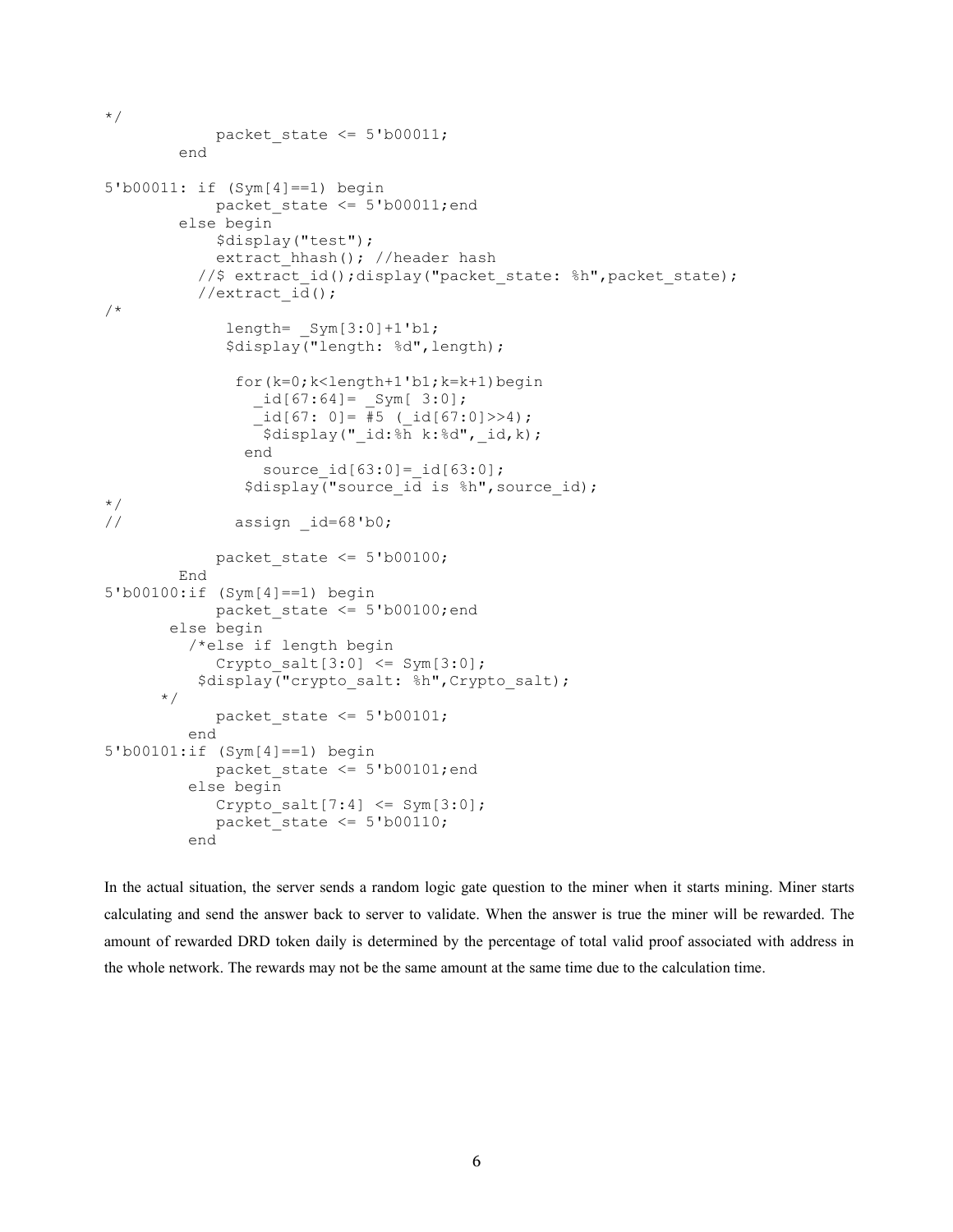## **3 DRD Consensus Algorithm**

#### **3.1 Overview**

Initialization:  $\land \leftarrow$ Hash.Init( $\lambda$ ,{N,N\_input,S,P,H, $\phi$ }) Number of DAG nodes N, number of input nodes Ninput, output binary bits Noutput, random seed S. P is a pseudo-random number generating function ( pseudo-random number generator). P(S, i) indicates when S is the random seed, the ith pseudo-random number generated. Auxiliary hash function H and its parameters  $\varphi$ , H n(data,  $\varphi$ ) indicates that the output length of H is set to n, other parameters are set to  $\varphi$ , put in the output of the function when the setting is "data".

DAG Initial steps :  $P$  i=P(S,i) DAG G 'definition:G=<V,E>,|V|=N E\_i,j={(1i>N\_inputand(P\_imodi=j)@0i≤N\_input) it is easy to know: ∑E=N−N\_input

#### **3.2 Calculation and Validation Stage**

Calculation Stage Definition: D=H N input(B, $\varphi$ ),B is the input data in binary format. Define node status A A={(D\_ii≤N\_input@A\_jandA\_i−1i>N\_input,P\_N+1+imod2=0,E\_i,j=1@A\_jorA\_i−1i>N\_input,P\_N+1+imod2=0,E\_i,  $j=1$ D\_i represents D's the ith binary digit Define final status F  $F_i = {(F_i \text{ii} \le N_i \text{ input} \cdot (i>N_i \text{ input},P_2N+1+\text{imod2}=0)}$ @not $F_i$ ii>N\_input,P\_2N+1+imod2=1) Output as  $H_N$  output $(F,\varphi)$ 

Validation Stage

The validation sequence is defined as follows:

V\_i=P\_2^i−1,0<i<Log\_2N+1

$$
V_N+i=F_2^i-1,0
$$

In detail, we use the variant of the Mason rotation algorithm SIMD-oriented Fast Mersenne Twister (SFMT) as P,SHA algorithm as H.

In the proof step, generate and traverse sequences P, we only need to store the current generation result and generator status each time. When a checkpoint is encountered (that is, a point with an integer power of subscript 2), comparing with the verification sequence, returns NO immediately when a mismatched element is encountered. The time complexity of this operation is O(N), when verify V\_i,i $\in$ [0,N), the space complexity is O(1), when verify V\_N+i, i∈[0,N), space complexity is O(N).<br>It is easy to know that for an initialized hash function  $\land$ , the same input data can get the same output data.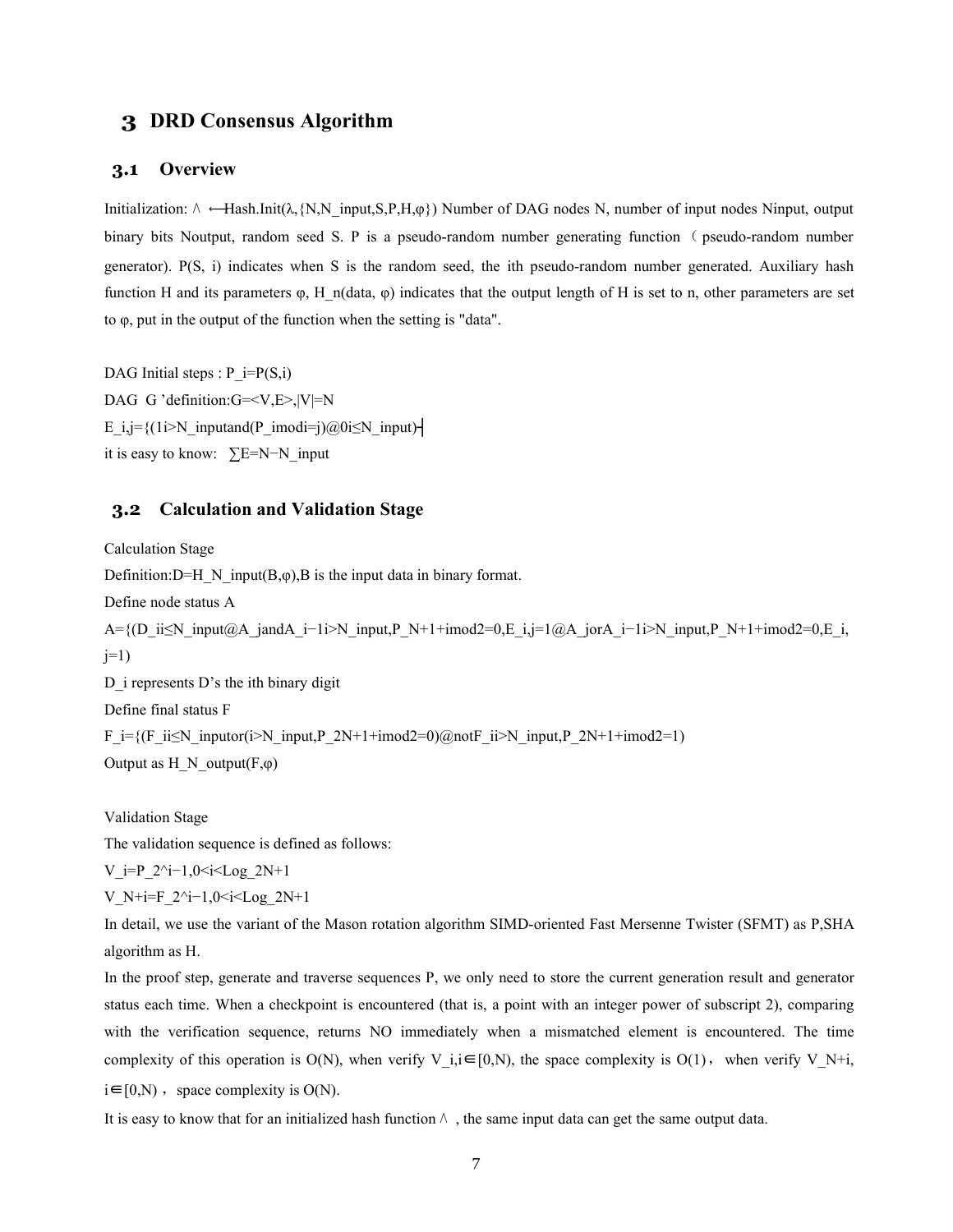#### **3.3 Characteristics of Framework Consensus Algorithm**

Unidirectional: The steps of the whole algorithm can be regarded as DAG (external hash function). Two external hash functions ensure that when the output is known, non polynomial time is required to get the input. A subproblem of the inverse solution DAG part is to know the state of the last node, finding a feasible state of the whole network. This is the classical Boolean satisfiability (SAT) problem. Because the connection is random,it can cover the entire SAT domain,but the SAT problem is NPC problem.It cannot be solved in polynomial time. Therefore, the three steps of inverse solution of this function need to be solved by non polynomial algorithm, and the whole problem can not be solved in polynomial time.

Randomness: According to the definition of F sequence, regardless of the input, P (F i = 1) = 50% and each F i relatively independent. For any binary sequence, there is a random number sequence that can generate the sequence. Therefore, for any input, the output of DAG is a random value in  $[0,2 \land \text{noutput-1}]$ .

Collision resistance: According to the randomness, the collision probability of any two sequences is  $1/2 \land$  noutput.

Anti parallelism: The problem of the network is to select a random seed K so that the graph generated by the seed meets specific conditions after the above calculation (for example, the first N consecutive bits are 0). Under this problem, it is difficult for different processors to share the same DAG, so it is difficult to share memory between problems/proofs. A complete set of calculation and fast access resources are required for parallelism. Since each calculation needs the last result, it is difficult to calculate in parallel.

Conclusion: DRD Consensus Algorithm is to build a NPC problem that could not be optimized to calculate. And this NPC problem is random logic gate as we explained above. Each miner in DRD network reaches a consensus agreement that who solves the problem first is trusted and rewarded.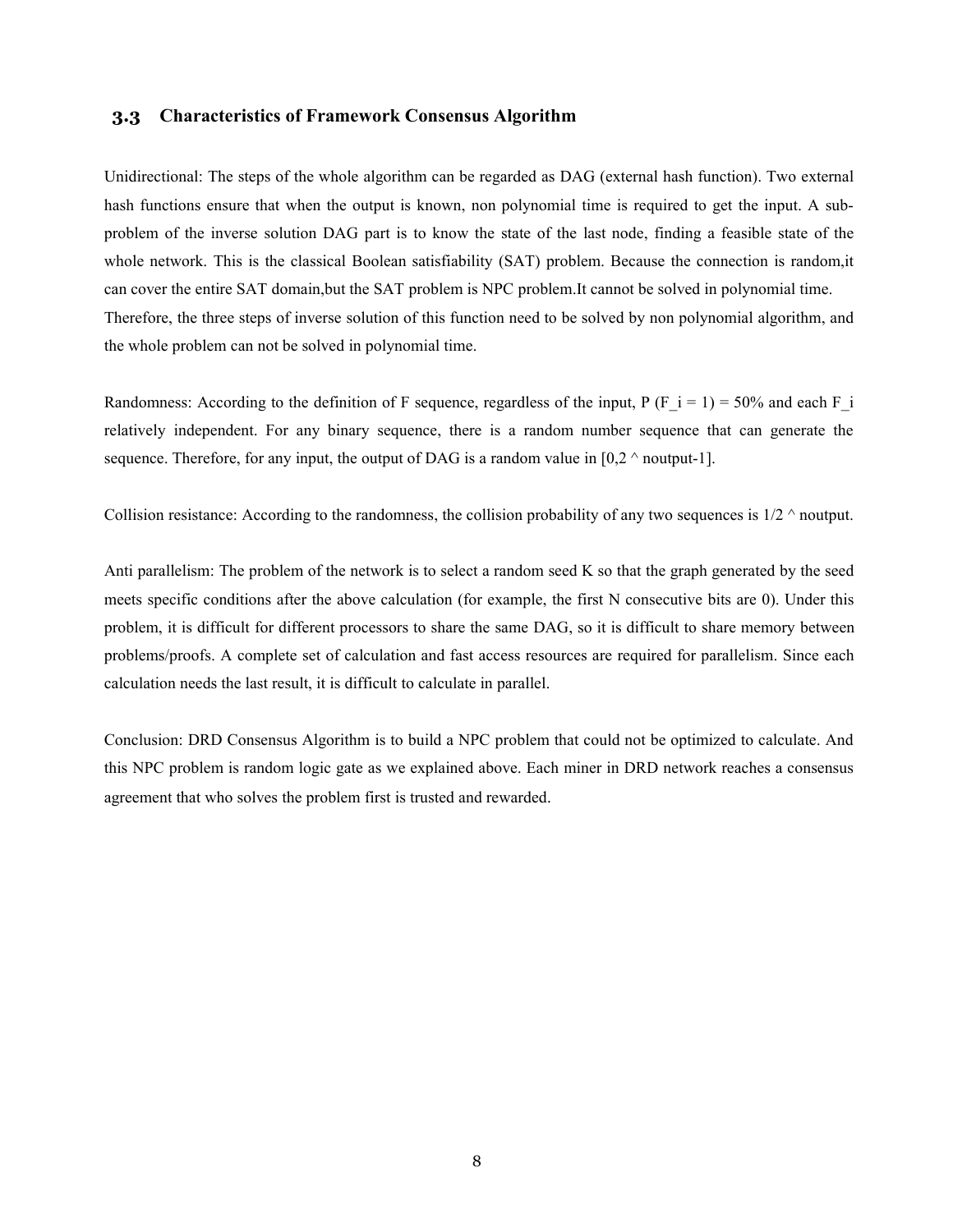### **4. DRD Features & Prospects**

#### **4.1 Overview**

The traditional miner is expensive and wasting electricity. Electricity resource should not be considered as a necessary mining investment, POW process should not waste resource to achieve their goals. Therefore, DRD memory mining adopts memory stick as hardware device, a much cheaper hardware with low power consumption.

#### **4.2 DRD Halving Model**

The total amount of DRD token is 21 Million. With respect to BTC halving model, we proposed an advanced highfrequency halving model in order to ensure the value of DRD token. BTC halves every 4 years however DRD halves in 7.5 min. Simultaneously, each halving action leads to a new block generated and the height (H) of block add one more layer. According to this halving model, the function between daily quantity(Q) of DRD and the height(H) of the block explained as below:

$$
Q = -2.12 * 107 * e(-5*10-6*H) - (-2.12 * 107 * e(-5*10-6*0))
$$

$$
H = (24 * 600 / 7.5) * Day
$$

Based on the equation we can know that the daily quantity of DRD is decreasing everyday. With such a frequent halving model, will greatly increase DRD value and its appreciation.

#### **4.3 Affordable & Energy-Saving**

Bitcoin miner requires high demand hardware device. As the popularity of Bitcoin mining grows, the price of Bitcoin miner is rapid rising. RAM is a much cheaper material as DRD miner hardware support. Make sure that every DRD user can afford it to enjoy the mining experience.

An energy-saving is another feature that DRD owns. According to our precise test results prove that daily power consumption of RAM is less than 0.05kwh, which equals to a router. Bitcoin miner daily power consumption is 78kwh per day, and the daily utility cost is 78kwh\*0.07usd/kwh = 5.46 USD/day. DRD daily utility cost is only 0.007USD.